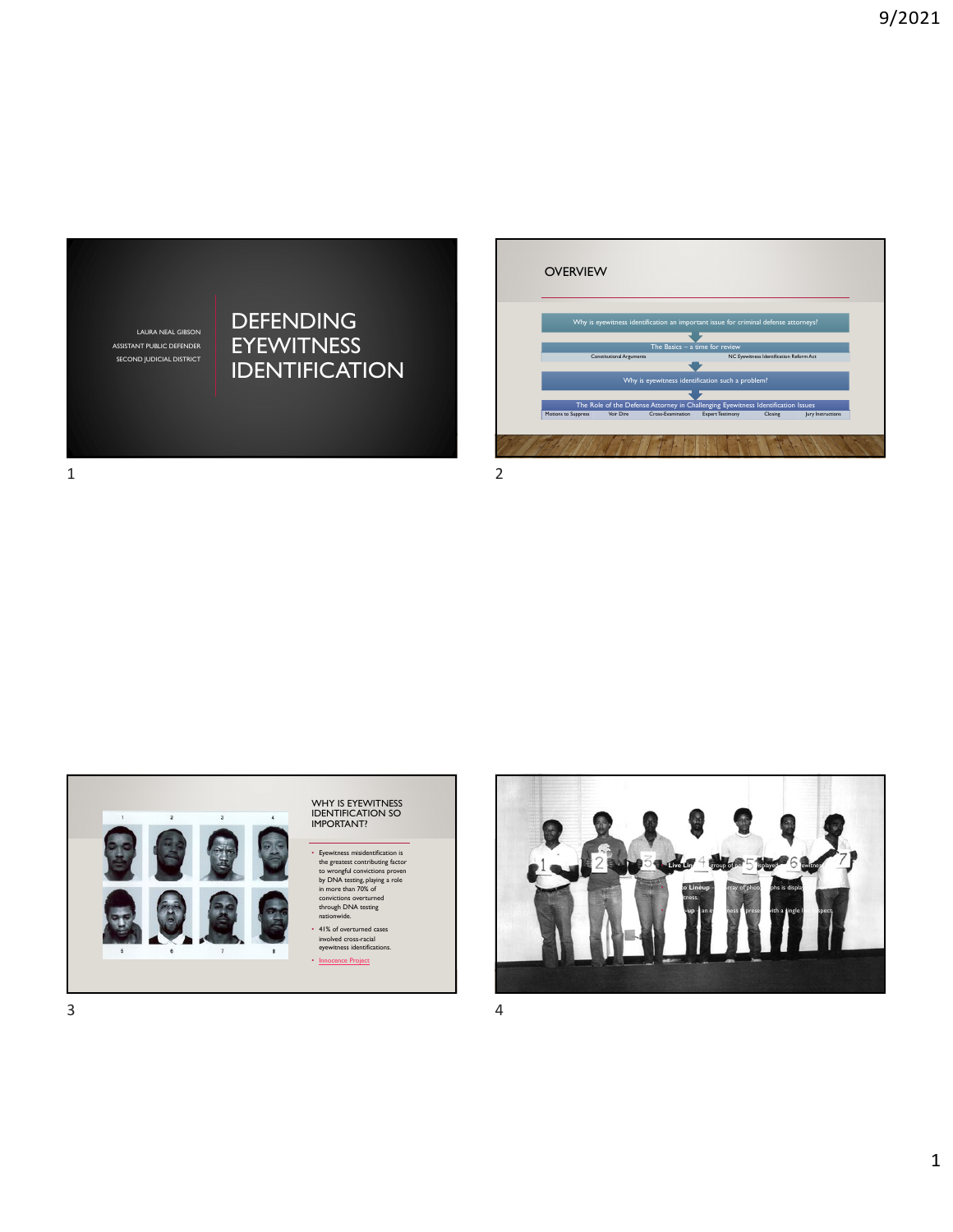





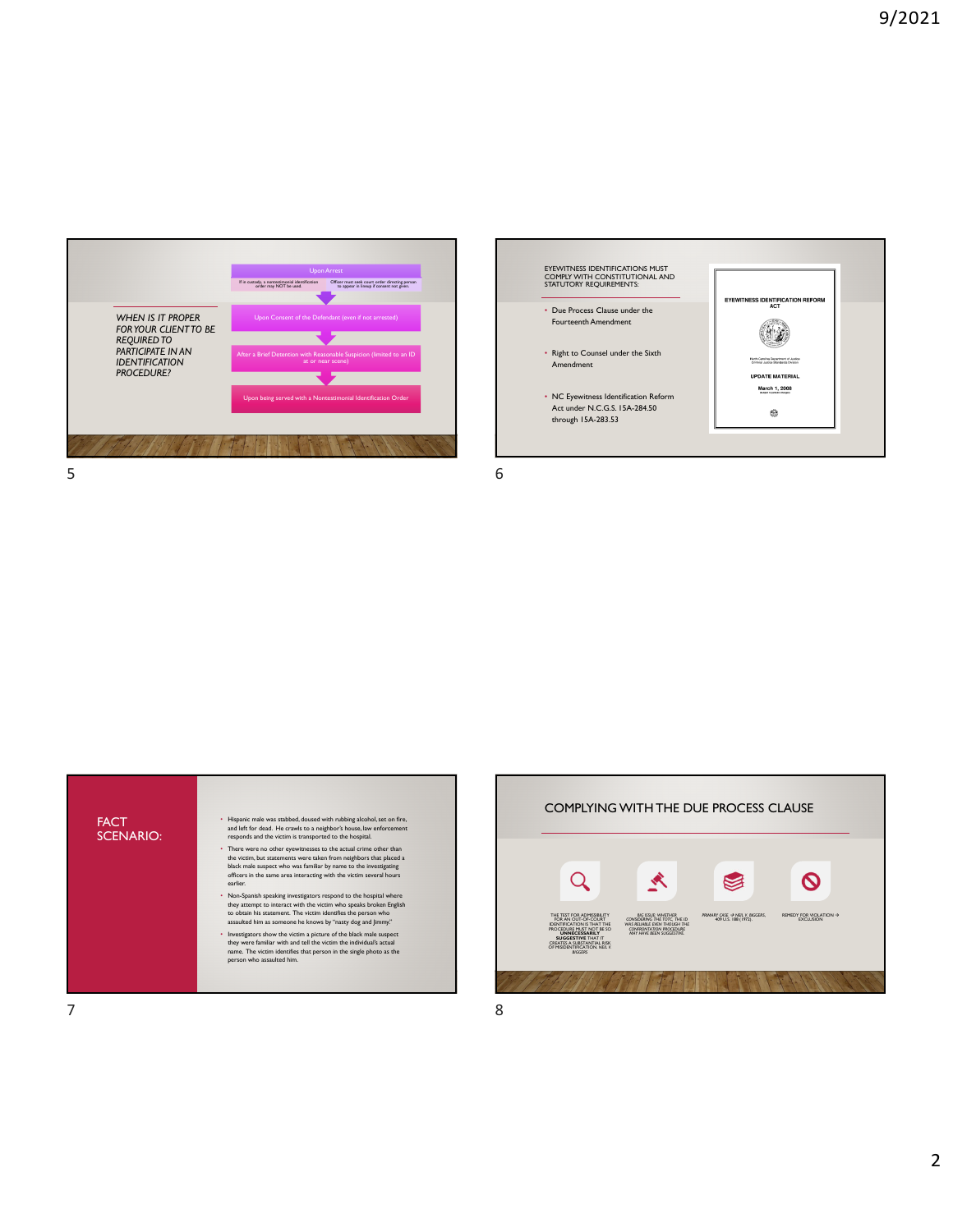





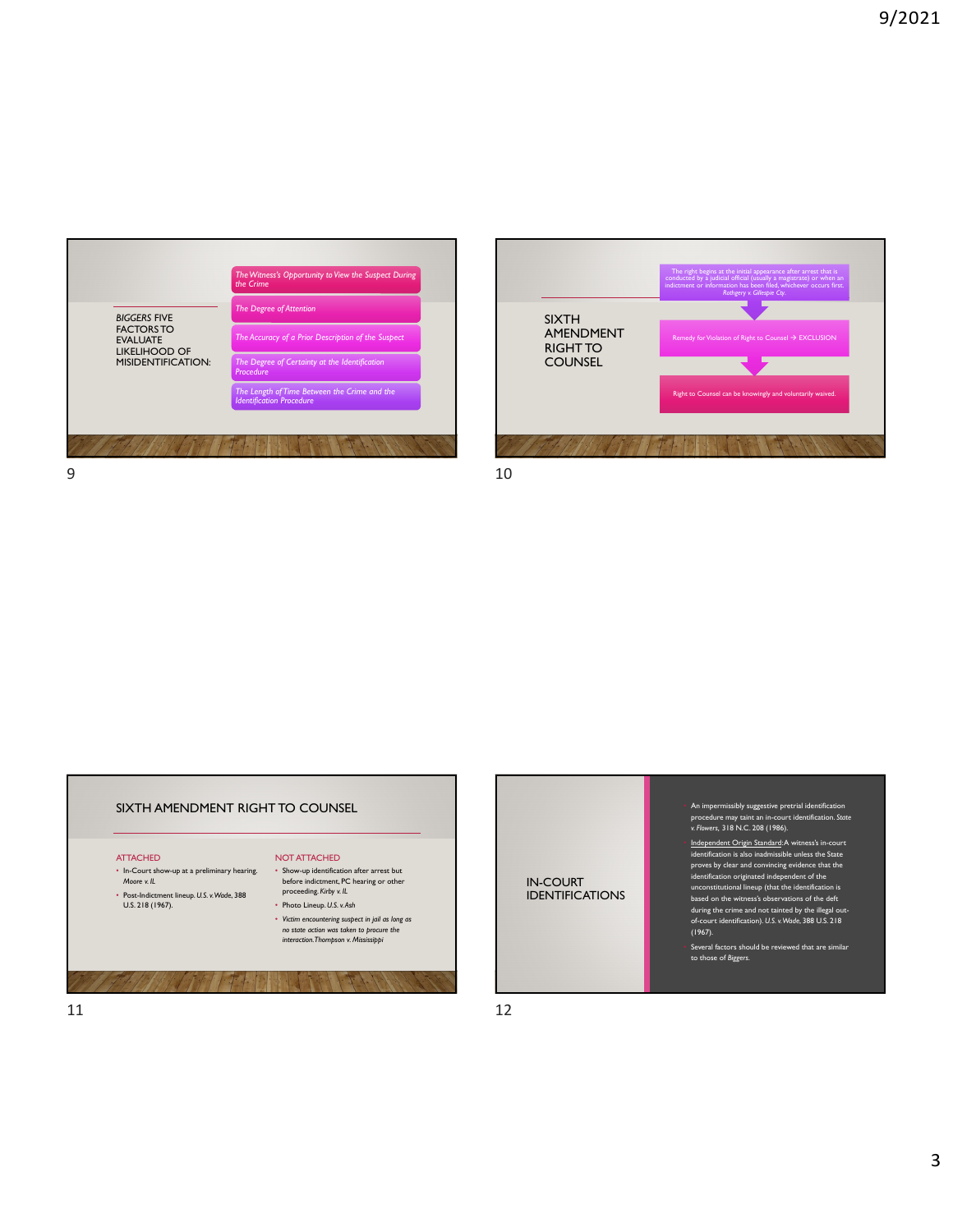



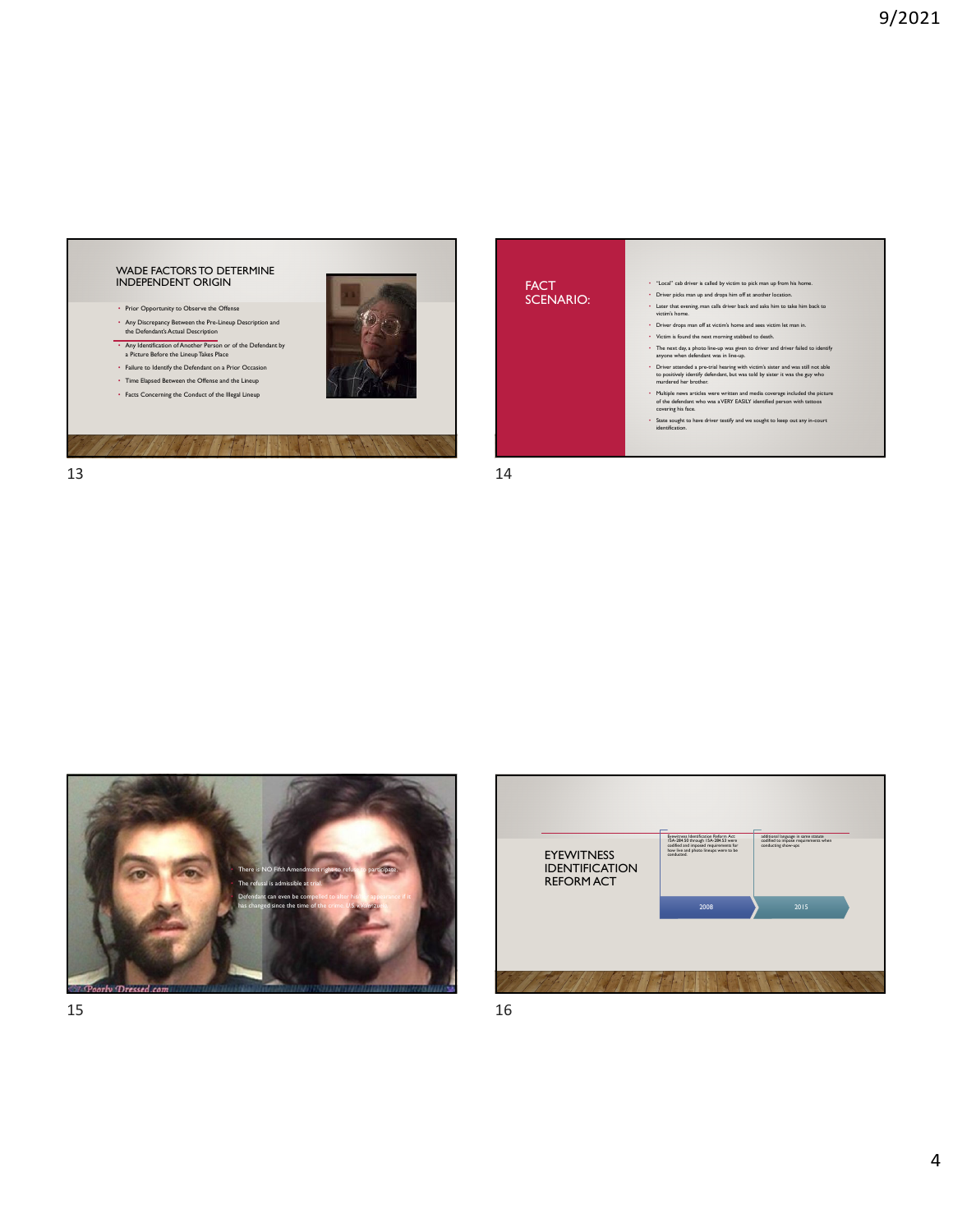





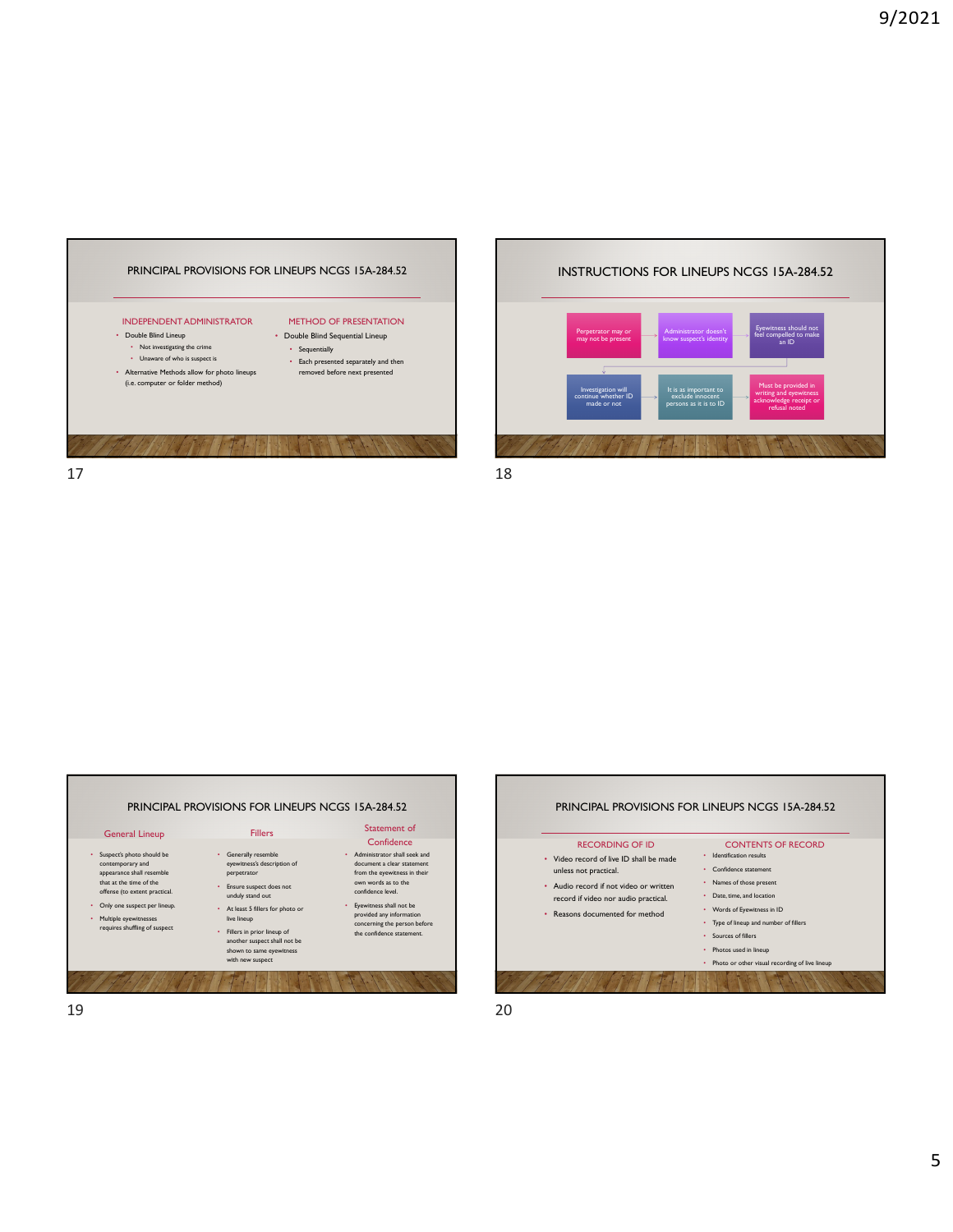



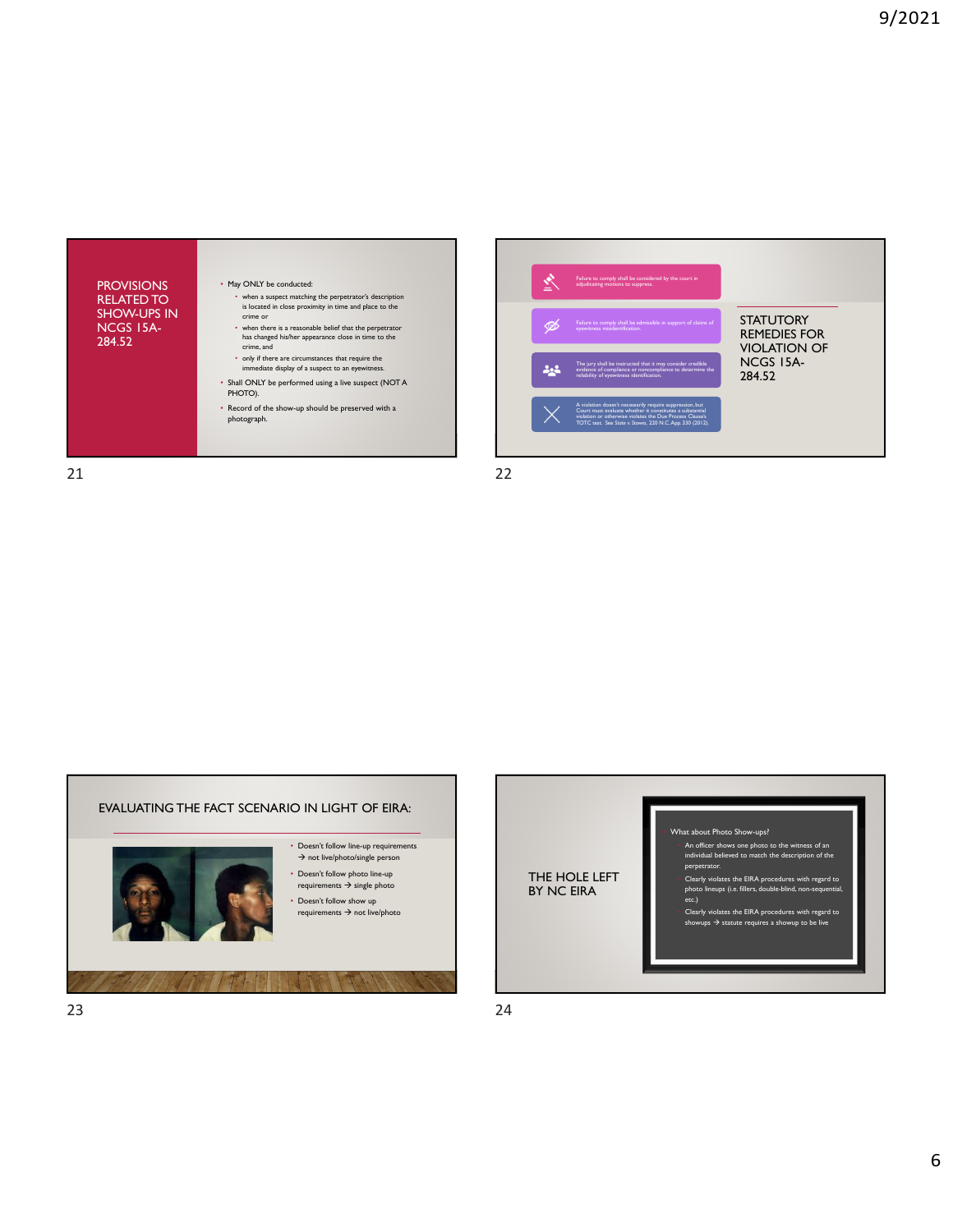







7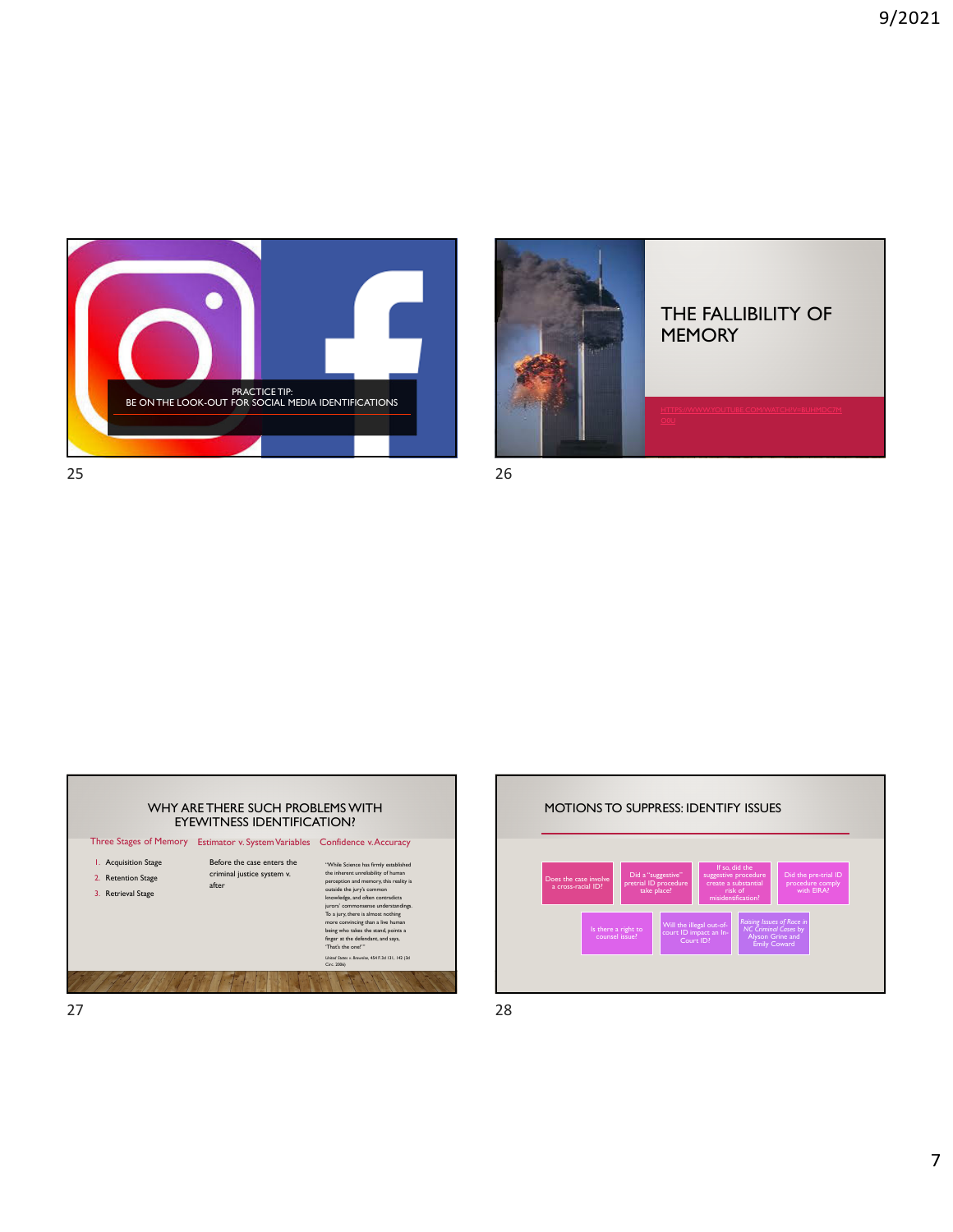